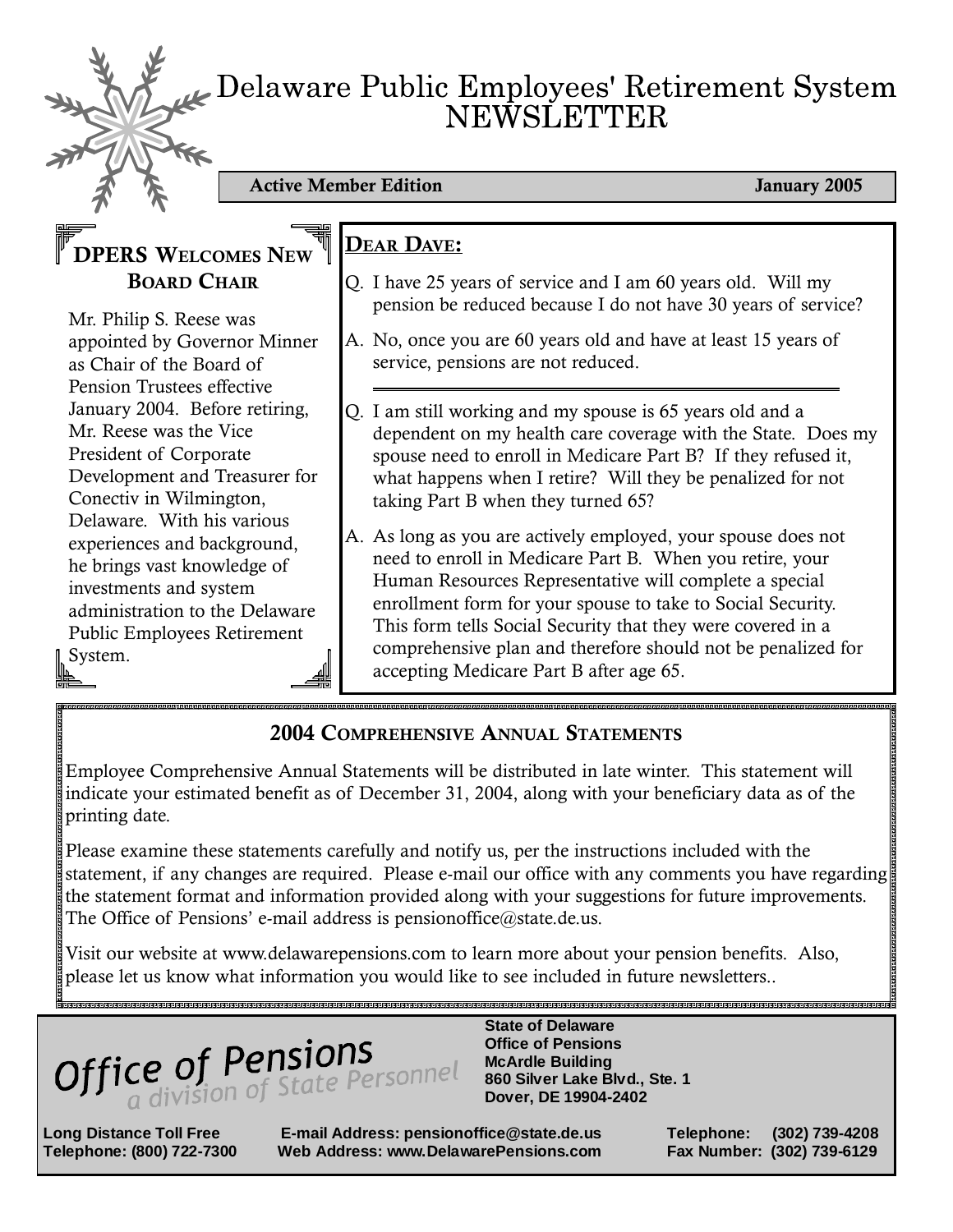#### ANNUAL FINANCIAL REPORTING

The Board of Pension Trustees presented the 33rd Comprehensive Annual Financial Report (CAFR) of the Delaware Public Employees' Retirement System (DPERS) at their October 1, 2004 meeting.

DPERS CAFR for the year ended June 30, 2003 was awarded the Certificate of Achievement for Excellence in Financial Reporting by the Government Finance Officers Association of the United States and Canada (GFOA). In order to be awarded a Certificate of Achievement, a government unit must publish an easily readable and efficiently organized CAFR. This report must satisfy both generally accepted accounting principles and applicable legal requirements.

A Certificate of Achievement is valid for a period of one year only. This is the eighth consecutive year that DPERS has received a Certificate of Achievement. We believe that our current CAFR continues to meet the Certificate of Achievement Program's requirements, and we are submitting it to the GFOA to determine its eligibility for another certificate. The complete FY 2004 CAFR may be viewed on our website: www.delawarepensions.com.

Delaware Public Employees' Retirement System received its first Public Pension Coordinating Council (PPCC) Award for 2003. The PPCC is a coalition of National Association of State Retirement Administrators (NASRA), National Council on Teacher Retirement (NCTR), and National Conference on Public Employee Retirement Systems (NCPERS). The major PPCC goal is to promote excellence in plan design and administration among state and local public retirement systems. The Public Pension Standards are intended to reflect minimum expectations for public retirement system management and administration and serve as a benchmark by which all defined benefit public plans should be measured. Public Pension Standards include: comprehensive benefit programs, funding adequacy, receipt of GFOA award in current year, independent actuarial valuation, independent audit review resulting in an unqualified opinion from the auditor, independent investment performance evaluation, adoption of written fiduciary standards by Board and Investment Committee, and communications with membership.

| <b>Pension Plan</b>                         | Beginning<br><b>Market Value</b><br>(expressed in thousands) |           | Ending<br><b>Market Value</b><br>(expressed in thousands) |           | Net Change in<br><b>Market Value</b> | <b>Funding</b><br><b>Status</b> |
|---------------------------------------------|--------------------------------------------------------------|-----------|-----------------------------------------------------------|-----------|--------------------------------------|---------------------------------|
| State Employees'                            | \$                                                           | 4,649,508 | \$                                                        | 5,248,680 | 12.9%                                | 103.0%                          |
| Special                                     | \$                                                           | 893       | \$                                                        | 882       | $(1.2\%)$                            | 118.9%                          |
| New State Police                            | \$                                                           | 108,611   | \$                                                        | 130,737   | 20.4%                                | 104.3%                          |
| Judicial                                    | \$                                                           | 28,033    | \$                                                        | 31,954    | 14.0%                                | 84.5%                           |
| County & Municipal Police and Firefighters' | \$                                                           | 37,102    | \$                                                        | 47,515    | 28.1%                                | 108.2%                          |
| County & Municipal Other Employees'         | \$                                                           | 3,242     | \$                                                        | 4,162     | 28.4%                                | 128.0%                          |
| Volunteer Firemen's                         | \$                                                           | 8,745     | \$                                                        | 9,811     | 12.2%                                | 46.1%                           |
| Diamond State Port Corporation              | \$                                                           | 6,511     | \$                                                        | 7,817     | 20.1%                                | 88.5%                           |
| Closed State Police                         | \$                                                           | 2,374     | \$                                                        | 2,887     | 21.6%                                | 1.0%                            |

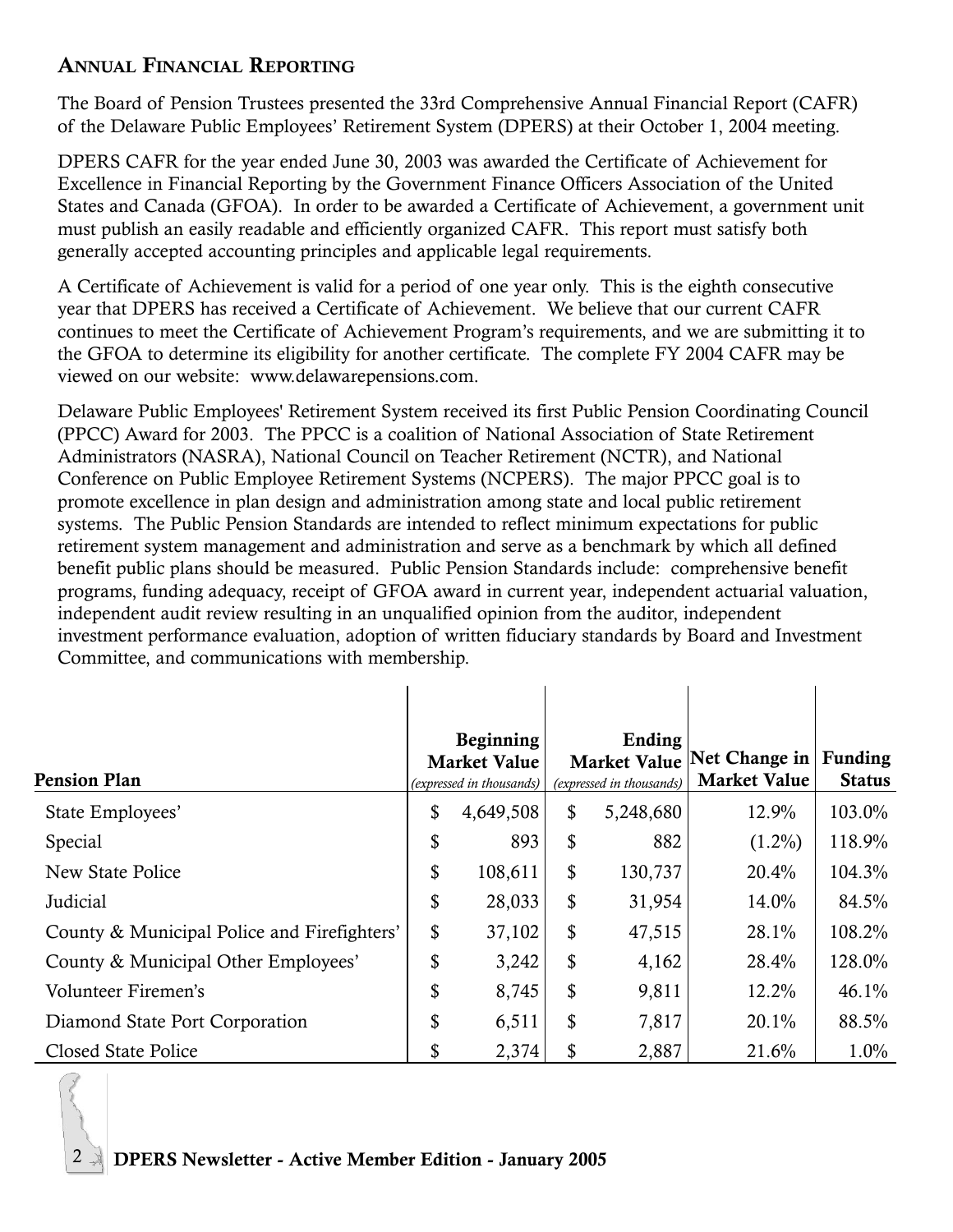#### INVESTMENTS

The System's investments had a 15.9% return in Fiscal Year 2004. The System's annualized total returns for the last five, ten and fifteen years are 4.4%, 10.6% and 10.1%, respectively. Relative to other public pension funds, the ranking of the System's performance is above median for the latest fiscal year, in the top 25% over the last five years, and in the top 10% over the last ten years.



System investments are managed to control the downside risk to

which assets are exposed while maximizing long-term gain potential. This strategy positions the System to limit the impact of adverse market conditions. The investment climate during the latest fiscal year improved substantially over the prior three years. The fiscal year return of the S&P 500 was 19.1%, as corporate earnings and prospects benefited from the recovering economy. Contrasting the gain in stocks, the Lehman Aggregate bond index was up only 0.3%, as coupon income was almost entirely offset by bond price declines caused by signs of economic growth and potential inflation. Investment strategy continues to reflect return expectations that are significantly below those achieved during the 1990's. In light of the System's focus on risk control and diversification, the latest fiscal year return of 15.9% is a positive achievement.

#### DO YOU NEED TO CONTACT THE PENSION OFFICE?

In our continuing effort to provide the best service to our customers, the Office of Pensions utilizes a document imaging system to capture and process paper documents. To ensure that all pertinent information is read correctly, we ask that you use only black ink when making corrections, signing, or making notations on paper items you send to our office. Other color inks and pencil markings are not always recognized by the equipment and may cause delays or errors in processing the document. Thank you for helping us to help you.



Did you know that you can also reach us by visiting our website: www.delawarepensions.com OR by sending an e-mail to: pensionoffice $@$ state.de.us.

AARAA AHA AHA AHA AHA AHA AHA AHA AHA